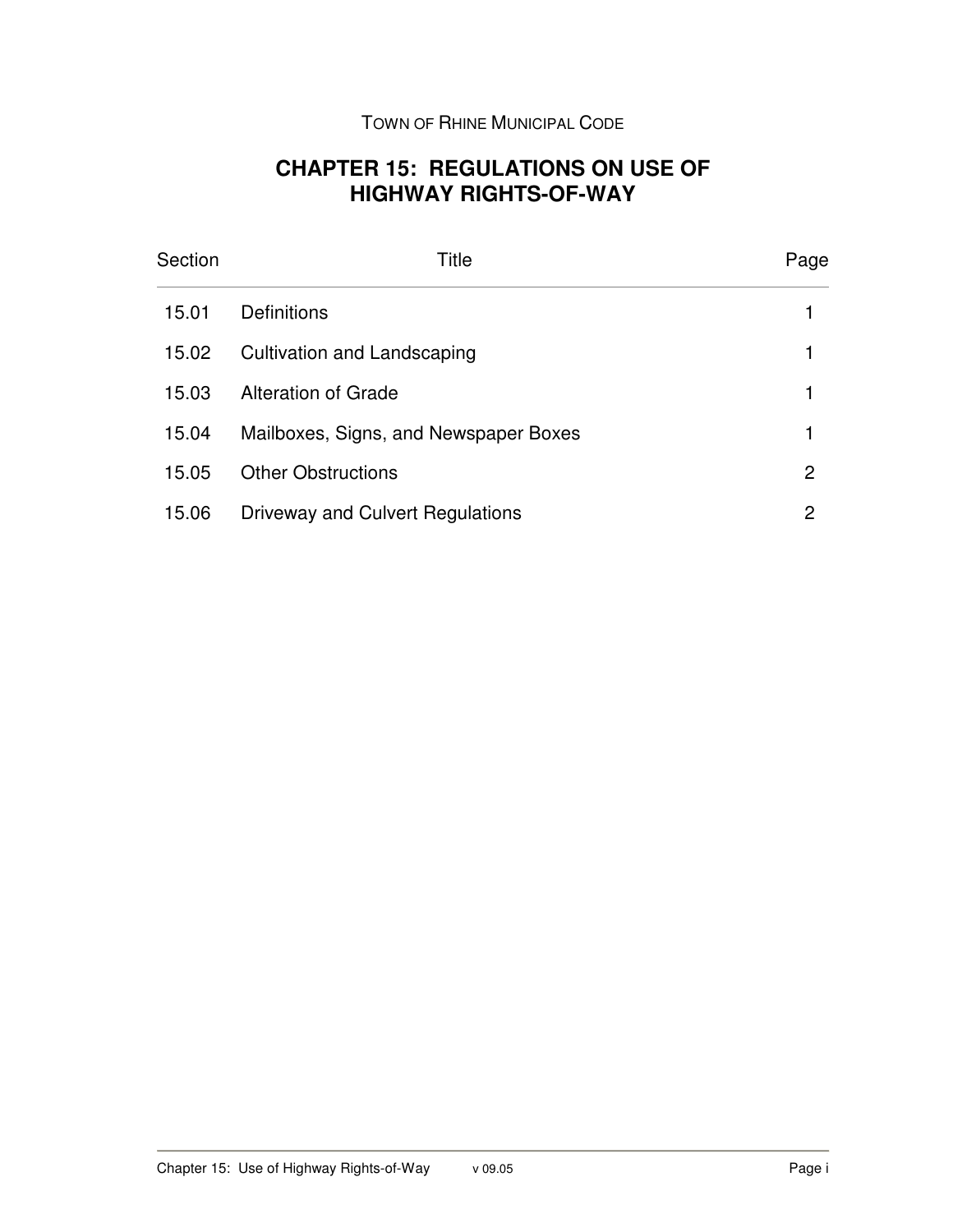This page intentionally left blank.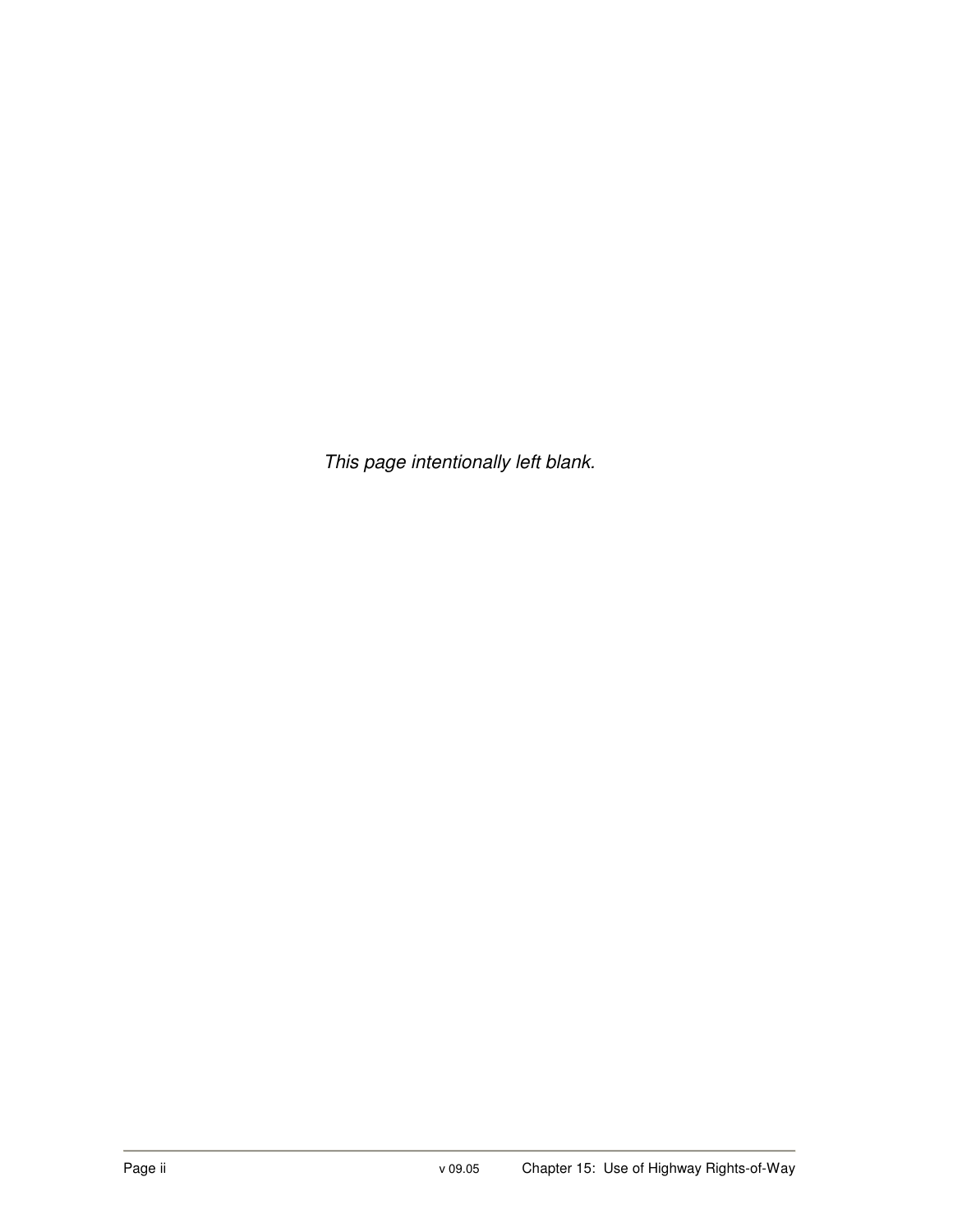#### **15.01 DEFINITIONS**

(1) HIGHWAY means all streets, roads, highways, alleys, and bridges located within the Town of Rhine and over which this Town has jurisdiction. This includes all lands within the right-of-way, whether paved or unpaved.

(2) OBSTRUCTION means all materials placed within a right-of-way that may impede the flow of drainage water, obstruct visibility of highway users, or increase the risk of injury to a highway user who collides with the material. As illustration, obstructions may include stones or rock; garbage, rubbish, refuse, or other discarded materials; agricultural crops regardless of height; and decorative landscaping that changes the natural or established grade by more than six inches (6") above or below grade.

(3) ROADWAY means the paved portion of a highway. If a highway is not paved, the roadway includes the traveled portion.

(4) RIGHT-OF-WAY means the full extent of the lands acquired for highway purposes, whether by deed, easement, statute, patent, Court Order, or adverse possession.

### **15.02 CULTIVATION AND LANDSCAPING**

(1) No person may cultivate, plant, harvest or maintain agricultural crops, trees, shrubs, flowers or other similar vegetation within a right-of-way. (Rev. 12/1/09)

(2) No person may cultivate, plant, or maintain grasses, flowers, or other vegetative plants in any manner that obstructs the visibility of the highway by highway users or that impedes the flow of drainage water.

# **15.03 ALTERATION OF GRADE**

No person may alter or change the depth or contour of any portion of any ditch or change the depth or contour of any portion of any ditch or embankment in a right-of-way.

#### **15.04 MAILBOXES, SIGNS, AND NEWSPAPER BOXES**

(1) No sign of any nature may be placed or allowed to remain in any right-of-way except an official traffic sign placed by a governmental authority in any manner that obstructs the visibility of the highway by highway users or that impedes the flow of drainage water.

(2) Mailboxes and newspaper boxes are permitted within a right-of-way if the installation complies with all requirements of the U.S. Postal Service.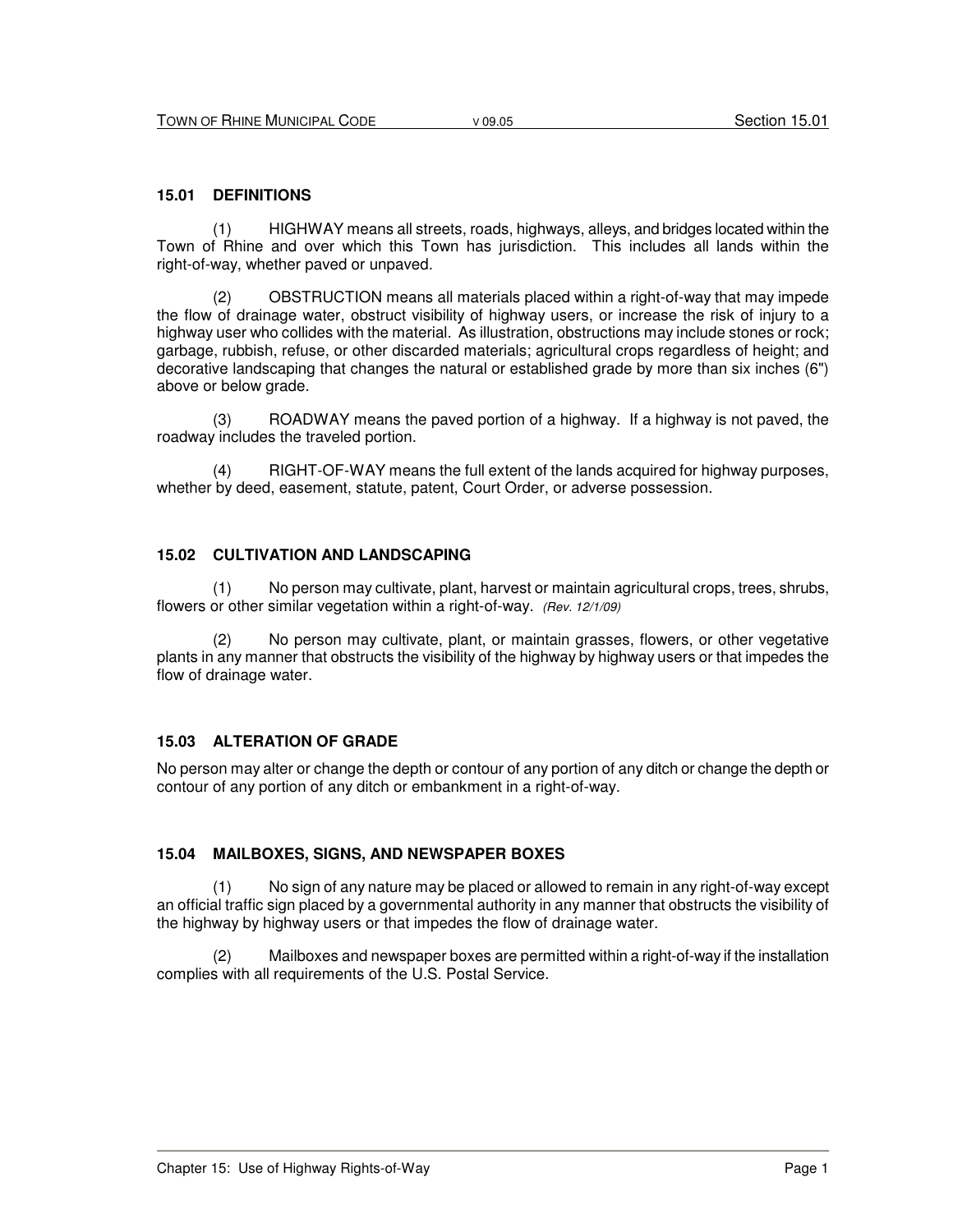### **15.05 OTHER OBSTRUCTIONS**

No person may place, maintain, or allow any obstruction in a right-of-way other than those specifically permitted by this Chapter (for example, flowers and mailboxes) or by other laws (for example, utility poles and culverts).

# **15.06 DRIVEWAY AND CULVERT REGULATIONS** (Rev. 06/07/05)

(1) PURPOSE. To promote the safety of the general public, and to further the goals of the Town of Rhine's Long-Range Plan, the Town shall determine the minimum requirements and technical standards for driveways, culverts, and drainage structures constructed within the Town road right-of-way or which connect to Town roads.

PERMIT REQUIRED. No person or business entity shall construct, reconstruct, pave, alter, or enlarge any private driveway or install, re-install, replace, or move a culvert within the Town without first obtaining a permit as required in this Section. Where a new driveway is to be constructed in conjunction with the construction of a new principal structure, this permit may be issued along with the building permit. No person shall commence work on any driveway or culvert before the driveway/culvert permit has been issued. For work involving access to State and County roads, permits may also need to be obtained from those entities.

(3) APPLICATION. Application for a driveway permit shall be made in writing upon forms available from the Town Clerk, Building Inspector, or other Town designee and must be accompanied by the fees prescribed below and a drawing accurately depicting the proposed driveway/culvert to be constructed, reconstructed, altered, or enlarged. The drawing shall identify the following:

(a) The location of existing and proposed driveway improvements to the parcel owned by the applicant, including driveway width and length;

(b) Building setbacks from all lot lines and existing or proposed driveway and/or culvert;

- (c) Road names and roadway right-of-way widths.
- (4) APPROVAL; COMPLETION; REVOCATION

(a) Permits may only be approved by the Town designee indicated on the application. If none is indicated, or if the designee in his or her discretion refers the matter, the Town Board shall decide whether to approve or deny the permit and may condition issuance upon specific conditions or restrictions.

(b) Work contemplated by any permit must be completed within six (6) months of approval, else the permit is void.

(c) A permit may be revoked if placement or drainage structures are not satisfactory to the Town in which case removal and restoration costs shall be the applicant's responsibility.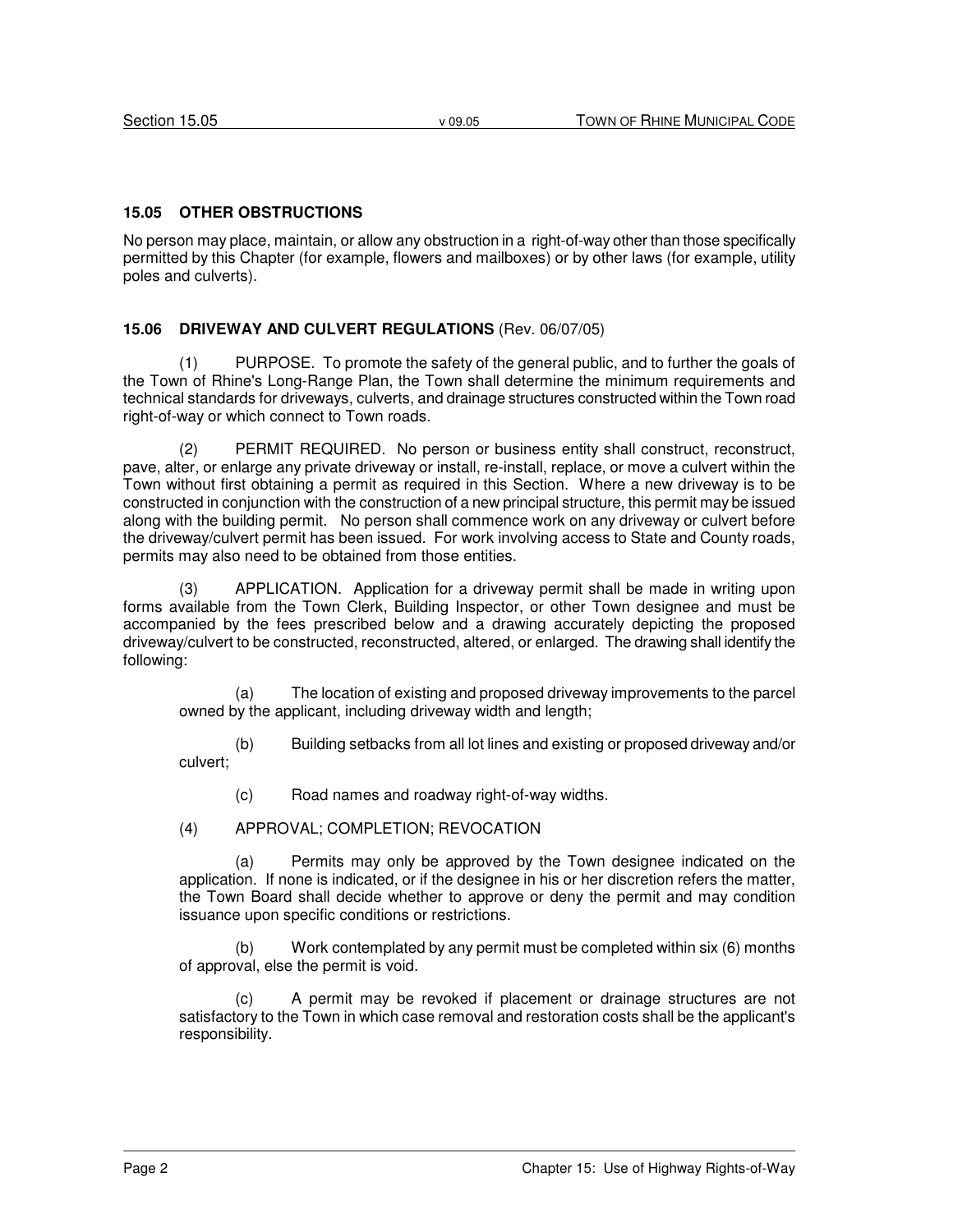(5) GENERAL REQUIREMENTS. The location, design, construction, and maintenance of driveways and culverts shall be consistent with the following:

(a) Driveways shall intersect the public road at right angles within the road right-of-way or within twenty feet (20') of the outer edge of the blacktop surface of the public road, whichever is greater.

(b) The finished grade of the driveway at six feet (6') from the edge of the blacktop public road shall be at least four inches (4") below the grade of the blacktop public road.

(c) Properties accessing public road right-of-way shall have roadside drainage ditches and drainage structures to ensure positive drainage from surrounding properties. Improvements shall be constructed as directed by ordinance standards or as specified on the issued permit.

(d) Any grading, ditching, alteration of slopes, or other disturbances of the highway right-of-way during installation of a driveway or culvert shall be restored at the applicant's expense to a condition acceptable to the Town.

(e) Unless the street has curb and gutter, a new driveway shall have permanently vegetated sloped sides using only soil material, seeded or sodded by the property owner. Side slopes shall be no more than a length to height ratio of 2.5:1.

(f) The applicant or property owner shall be responsible to keep any culvert free of debris and other obstructions to provide proper drainage.

(g) Driveways intended to serve a structure shall have all of the following unless exceptions are granted by the Town Board:

An all-weather surface that is driveable in all weather conditions and that is at least fourteen feet (14') wide and not more than one thousand feet (1,000') long.

(ii) An area clear of brush, stones, trees, branches, or similar obstructions that measures at least fourteen feet (14') horizontally (centered on the centerline of the driveable surface) and at least fourteen feet (14') vertically (measured from the top of the driveable surface).

(h) Driveways intended to serve principal structures on agricultural land shall be located to minimize the impact on such lands.

Driveways shall be located so as to promote the safest ingress and egress of vehicles and to promote the goals of the Town's Long-Range Plan, Comprehensive Plan, or similar documents.